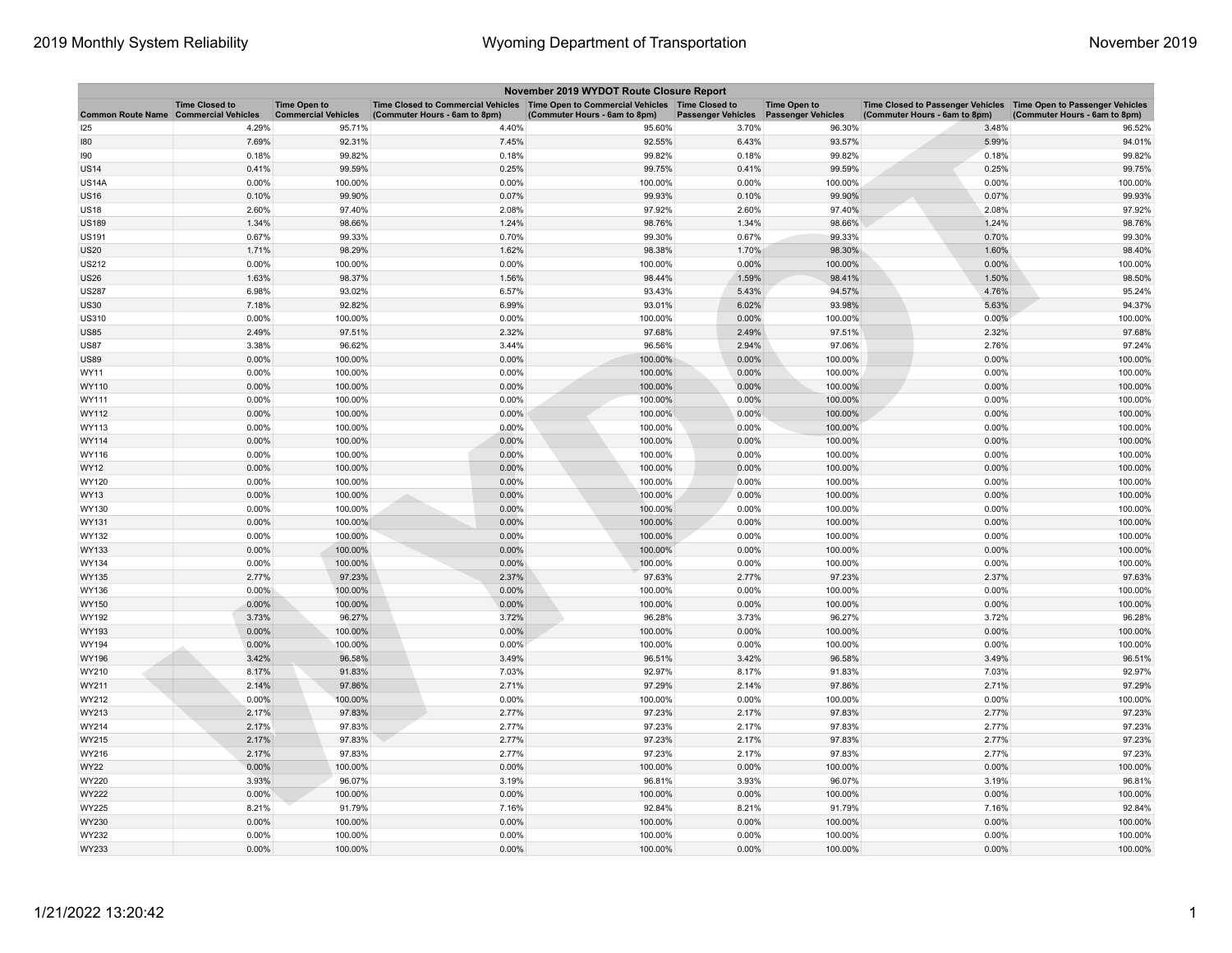| November 2019 WYDOT Route Closure Report |                                                     |                                                   |                                                                                                                         |                               |                           |                                                  |                                                                                                      |                               |  |
|------------------------------------------|-----------------------------------------------------|---------------------------------------------------|-------------------------------------------------------------------------------------------------------------------------|-------------------------------|---------------------------|--------------------------------------------------|------------------------------------------------------------------------------------------------------|-------------------------------|--|
| <b>Common Route Name</b>                 | <b>Time Closed to</b><br><b>Commercial Vehicles</b> | <b>Time Open to</b><br><b>Commercial Vehicles</b> | Time Closed to Commercial Vehicles   Time Open to Commercial Vehicles   Time Closed to<br>(Commuter Hours - 6am to 8pm) | (Commuter Hours - 6am to 8pm) | <b>Passenger Vehicles</b> | <b>Time Open to</b><br><b>Passenger Vehicles</b> | Time Closed to Passenger Vehicles   Time Open to Passenger Vehicles<br>(Commuter Hours - 6am to 8pm) | (Commuter Hours - 6am to 8pm) |  |
| WY235                                    | 0.00%                                               | 100.00%                                           | 0.00%                                                                                                                   | 100.00%                       | 0.00%                     | 100.00%                                          | 0.00%                                                                                                | 100.00%                       |  |
| WY236                                    | 0.00%                                               | 100.00%                                           | 0.00%                                                                                                                   | 100.00%                       | 0.00%                     | 100.00%                                          | 0.00%                                                                                                | 100.00%                       |  |
| WY237                                    | 0.00%                                               | 100.00%                                           | 0.00%                                                                                                                   | 100.00%                       | 0.00%                     | 100.00%                                          | 0.00%                                                                                                | 100.00%                       |  |
| WY238                                    | 0.00%                                               | 100.00%                                           | 0.00%                                                                                                                   | 100.00%                       | 0.00%                     | 100.00%                                          | 0.00%                                                                                                | 100.00%                       |  |
| WY239                                    | 0.00%                                               | 100.00%                                           | 0.00%                                                                                                                   | 100.00%                       | 0.00%                     | 100.00%                                          | 0.00%                                                                                                | 100.00%                       |  |
| WY24                                     | 0.00%                                               | 100.00%                                           | 0.00%                                                                                                                   | 100.00%                       | 0.00%                     | 100.00%                                          | 0.00%                                                                                                | 100.00%                       |  |
| WY240                                    | 0.00%                                               | 100.00%                                           | 0.00%                                                                                                                   | 100.00%                       | 0.00%                     | 100.00%                                          | 0.00%                                                                                                | 100.00%                       |  |
| WY251                                    | 1.55%                                               | 98.45%                                            | 1.70%                                                                                                                   | 98.30%                        | 1.55%                     | 98.45%                                           | 1.70%                                                                                                | 98.30%                        |  |
| WY257                                    | 0.00%                                               | 100.00%                                           | 0.00%                                                                                                                   | 100.00%                       | 0.00%                     | 100.00%                                          | 0.00%                                                                                                | 100.00%                       |  |
| WY258                                    | 1.14%                                               | 98.86%                                            | 1.95%                                                                                                                   | 98.05%                        | 0.00%                     | 100.00%                                          | 0.00%                                                                                                | 100.00%                       |  |
| WY259                                    | 2.88%                                               | 97.12%                                            | 3.18%                                                                                                                   | 96.82%                        | 2.88%                     | 97.12%                                           | 3.18%                                                                                                | 96.82%                        |  |
| WY270                                    | 3.81%                                               | 96.19%                                            | 3.33%                                                                                                                   | 96.67%                        | 3.81%                     | 96.19%                                           | 3.33%                                                                                                | 96.67%                        |  |
| WY28                                     | 0.52%                                               | 99.48%                                            | 0.75%                                                                                                                   | 99.25%                        | 0.52%                     | 99.48%                                           | 0.75%                                                                                                | 99.25%                        |  |
| WY296                                    | 0.00%                                               | 100.00%                                           | 0.00%                                                                                                                   | 100.00%                       | 0.00%                     | 100.00%                                          | 0.00%                                                                                                | 100.00%                       |  |
| WY313                                    | 3.95%                                               | 96.05%                                            | 3.43%                                                                                                                   | 96.57%                        | 3.95%                     | 96.05%                                           | 3.43%                                                                                                | 96.57%                        |  |
| WY320                                    | 1.21%                                               | 98.79%                                            | 1.61%                                                                                                                   | 98.39%                        | 1.21%                     | 98.79%                                           | 1.61%                                                                                                | 98.39%                        |  |
| WY321                                    | 4.02%                                               | 95.98%                                            | 3.55%                                                                                                                   | 96.45%                        | 4.02%                     | 95.98%                                           | 3.55%                                                                                                | 96.45%                        |  |
| WY331                                    | 0.00%                                               | 100.00%                                           | 0.00%                                                                                                                   | 100.00%                       | 0.00%                     | 100.00%                                          | 0.00%                                                                                                | 100.00%                       |  |
| WY335                                    | 0.00%                                               | 100.00%                                           | 0.00%                                                                                                                   | 100.00%                       | 0.00%                     | 100.00%                                          | 0.00%                                                                                                | 100.00%                       |  |
| WY336                                    | $0.00\%$                                            | 100.00%                                           | 0.00%                                                                                                                   | 100.00%                       | 0.00%                     | 100.00%                                          | 0.00%                                                                                                | 100.00%                       |  |
| WY338                                    | 0.00%                                               | 100.00%                                           | 0.00%                                                                                                                   | 100.00%                       | 0.00%                     | 100.00%                                          | 0.00%                                                                                                | 100.00%                       |  |
| WY34                                     | 1.22%                                               | 98.78%                                            | 1.62%                                                                                                                   | 98.38%                        | 1.22%                     | 98.78%                                           | 1.62%                                                                                                | 98.38%                        |  |
| WY340                                    | 0.00%                                               | 100.00%                                           | 0.00%                                                                                                                   | 100.00%                       | 0.00%                     | 100.00%                                          | 0.00%                                                                                                | 100.00%                       |  |
| WY343                                    | 0.00%                                               | 100.00%                                           | 0.00%                                                                                                                   | 100.00%                       | 0.00%                     | 100.00%                                          | 0.00%                                                                                                | 100.00%                       |  |
| WY345                                    | 0.00%                                               | 100.00%                                           | 0.00%                                                                                                                   | 100.00%                       | 0.00%                     | 100.00%                                          | 0.00%                                                                                                | 100.00%                       |  |
| WY350                                    | 0.00%                                               | 100.00%                                           | 0.00%                                                                                                                   | 100.00%                       | 0.00%                     | 100.00%                                          | 0.00%                                                                                                | 100.00%                       |  |
| WY351                                    | 0.00%                                               | 100.00%                                           | 0.00%                                                                                                                   | 100.00%                       | 0.00%                     | 100.00%                                          | 0.00%                                                                                                | 100.00%                       |  |
| WY352                                    | $0.00\%$                                            | 100.00%                                           | 0.00%                                                                                                                   | 100.00%                       | $0.00\%$                  | 100.00%                                          | 0.00%                                                                                                | 100.00%                       |  |
| WY353                                    | 0.00%                                               | 100.00%                                           | 0.00%                                                                                                                   | 100.00%                       | 0.00%                     | 100.00%                                          | 0.00%                                                                                                | 100.00%                       |  |
| WY371                                    | 0.00%                                               | 100.00%                                           | 0.00%                                                                                                                   | 100.00%                       | 0.00%                     | 100.00%                                          | 0.00%                                                                                                | 100.00%                       |  |
| WY372                                    | 0.00%                                               | 100.00%                                           | 0.00%                                                                                                                   | 100.00%                       | 0.00%                     | 100.00%                                          | 0.00%                                                                                                | 100.00%                       |  |
| WY374                                    | 0.00%                                               | 100.00%                                           | 0.00%                                                                                                                   | 100.00%                       | 0.00%                     | 100.00%                                          | 0.00%                                                                                                | 100.00%                       |  |
| WY387                                    | 2.52%                                               | 97.48%                                            | 2.56%                                                                                                                   | 97.44%                        | 2.52%                     | 97.48%                                           | 2.56%                                                                                                | 97.44%                        |  |
| WY390                                    | 0.00%                                               | 100.00%                                           | 0.00%                                                                                                                   | 100.00%                       | 0.00%                     | 100.00%                                          | 0.00%                                                                                                | 100.00%                       |  |
| WY410                                    | $0.00\%$                                            | 100.00%                                           | 0.00%                                                                                                                   | 100.00%                       | 0.00%                     | 100.00%                                          | 0.00%                                                                                                | 100.00%                       |  |
| WY411                                    | 0.00%                                               | 100.00%                                           | 0.00%                                                                                                                   | 100.00%                       | 0.00%                     | 100.00%                                          | 0.00%                                                                                                | 100.00%                       |  |
| WY412                                    | 2.14%                                               | 97.86%                                            | 1.29%                                                                                                                   | 98.71%                        | 2.14%                     | 97.86%                                           | 1.29%                                                                                                | 98.71%                        |  |
| WY414                                    | 0.00%                                               | 100.00%                                           | 0.00%                                                                                                                   | 100.00%                       | $0.00\%$                  | 100.00%                                          | 0.00%                                                                                                | 100.00%                       |  |
| WY430                                    | 9.95%                                               | 90.05%                                            | 8.97%                                                                                                                   | 91.03%                        | 9.95%                     | 90.05%                                           | 8.97%                                                                                                | 91.03%                        |  |
| WY431                                    | 0.00%                                               | 100.00%                                           | 0.00%                                                                                                                   | 100.00%                       | $0.00\%$                  | 100.00%                                          | 0.00%                                                                                                | 100.00%                       |  |
| WY450                                    | 0.00%                                               | 100.00%                                           | 0.00%                                                                                                                   | 100.00%                       | 0.00%                     | 100.00%                                          | 0.00%                                                                                                | 100.00%                       |  |
| WY487                                    | 4.14%                                               | 95.86%                                            | 4.55%                                                                                                                   | 95.45%                        | 4.14%                     | 95.86%                                           | 4.55%                                                                                                | 95.45%                        |  |
| WY50                                     | 0.53%                                               | 99.47%                                            | 0.91%                                                                                                                   | 99.09%                        | 0.53%                     | 99.47%                                           | 0.91%                                                                                                | 99.09%                        |  |
| <b>WY51</b>                              | 0.00%                                               | 100.00%                                           | 0.00%                                                                                                                   | 100.00%                       | 0.00%                     | 100.00%                                          | 0.00%                                                                                                | 100.00%                       |  |
| WY530                                    | 0.00%                                               | 100.00%                                           | 0.00%                                                                                                                   | 100.00%                       | 0.00%                     | 100.00%                                          | 0.00%                                                                                                | 100.00%                       |  |
| WY585                                    | 0.00%                                               | 100.00%                                           | 0.00%                                                                                                                   | 100.00%                       | 0.00%                     | 100.00%                                          | 0.00%                                                                                                | 100.00%                       |  |
| WY59                                     | 0.96%                                               | 99.04%                                            | 0.86%                                                                                                                   | 99.14%                        | 0.96%                     | 99.04%                                           | 0.86%                                                                                                | 99.14%                        |  |
| WY70                                     | 0.00%                                               | 100.00%                                           | 0.00%                                                                                                                   | 100.00%                       | 0.00%                     | 100.00%                                          | 0.00%                                                                                                | 100.00%                       |  |
| WY71                                     | 0.00%                                               | 100.00%                                           | 0.00%                                                                                                                   | 100.00%                       | 0.00%                     | 100.00%                                          | 0.00%                                                                                                | 100.00%                       |  |
| WY72                                     | 0.00%                                               | 100.00%                                           | 0.00%                                                                                                                   | 100.00%                       | 0.00%                     | 100.00%                                          | 0.00%                                                                                                | 100.00%                       |  |
| WY77                                     | 4.63%                                               | 95.37%                                            | 5.11%                                                                                                                   | 94.89%                        | 4.63%                     | 95.37%                                           | 5.11%                                                                                                | 94.89%                        |  |
| WY789                                    | 2.86%                                               | 97.14%                                            | 2.55%                                                                                                                   | 97.45%                        | 2.86%                     | 97.14%                                           | 2.55%                                                                                                | 97.45%                        |  |
| WY89                                     | 0.00%                                               | 100.00%                                           | 0.00%                                                                                                                   | 100.00%                       | 0.00%                     | 100.00%                                          | 0.00%                                                                                                | 100.00%                       |  |
| <b>WY93</b>                              | 3.71%                                               | 96.29%                                            | 3.33%                                                                                                                   | 96.67%                        | 3.71%                     | 96.29%                                           | 3.33%                                                                                                | 96.67%                        |  |